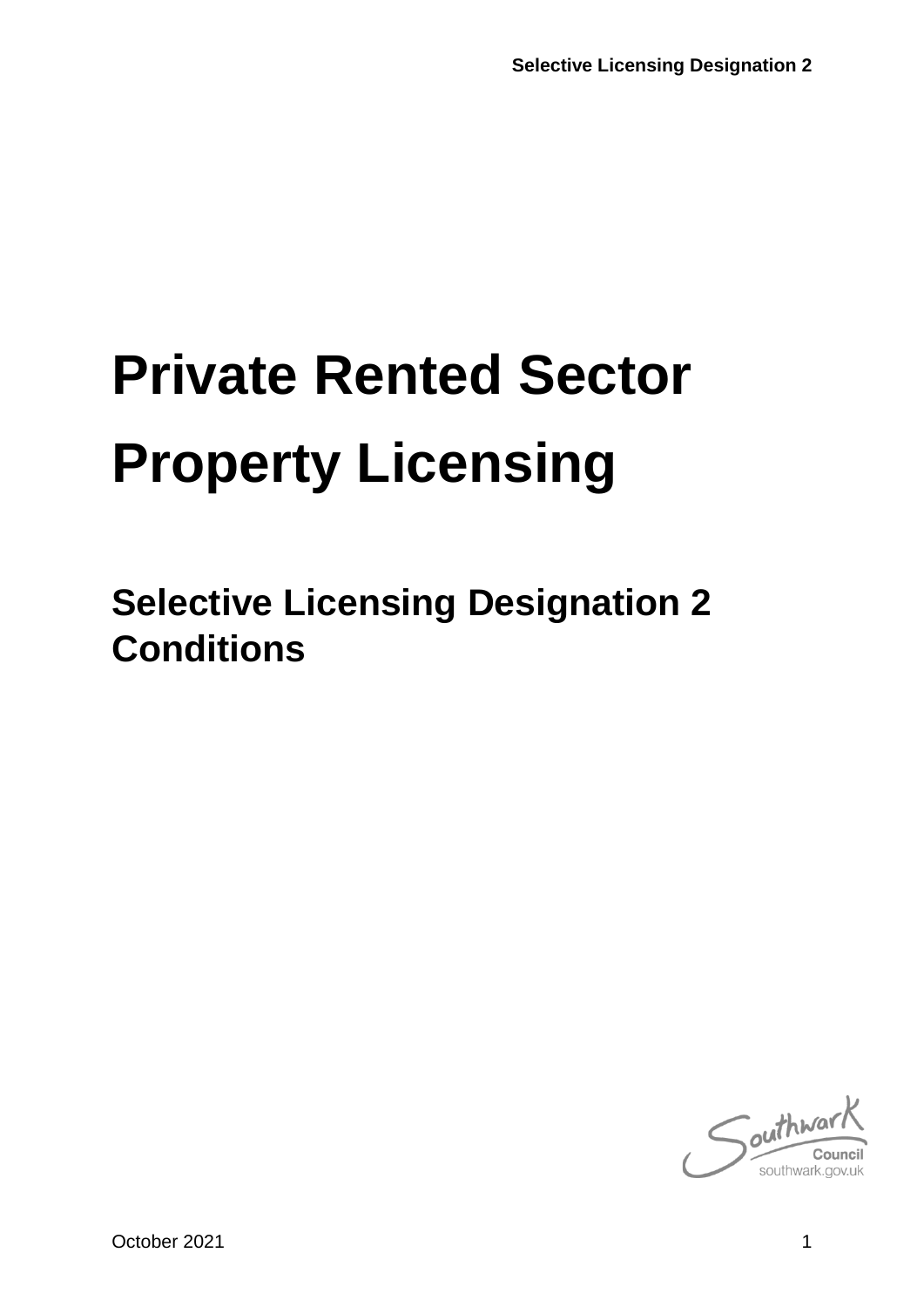#### **For properties licensable under the selective licensing scheme in Faraday, Goose Green and St Giles wards**

There are two types of conditions that can be applied, mandatory conditions and discretionary conditions which the council can set for the management, use, occupation, condition and contents of the HMO.

The mandatory conditions are prescribed by Schedule 4 Housing Act 2004 and The Licensing of Houses in Multiple Occupation (Mandatory Conditions of Licences) (England) Regulations 2018.

In some circumstances, where the council believes there are specific issues not covered in the standard conditions for a particular property additional or more specific conditions will be added.

The following are standard conditions that will be attached to each licence. The Licence Holder must comply with the following conditions throughout the duration of the licence:

## 1. **General**

1.1 The Licence Holder must ensure that tenants are given a copy of the licence and that any subsequent tenants are given copies of the licence.

1.2 The address of the Licence Holder given on their application form shall be used as the address for the proper service of any letter, notice or other document between the London Borough of Southwark Property Licensing Team and the Licence Holder. It is the Licence Holder's responsibility to ensure that all reasonable steps are taken to collect and act upon any letter, notice or other document sent to that address on a regular basis.

1.3 The Licence Holder must notify the Council of any managing agent that they employ in relation to the property within 14 days of having employed the agent.

1.4 No other persons other than the Licence Holder or the named agent (that the Licence Holder has notified to the Council) can collect and receive rental monies from the tenant(s) at this property. These monies can be passed onto any third parties if required.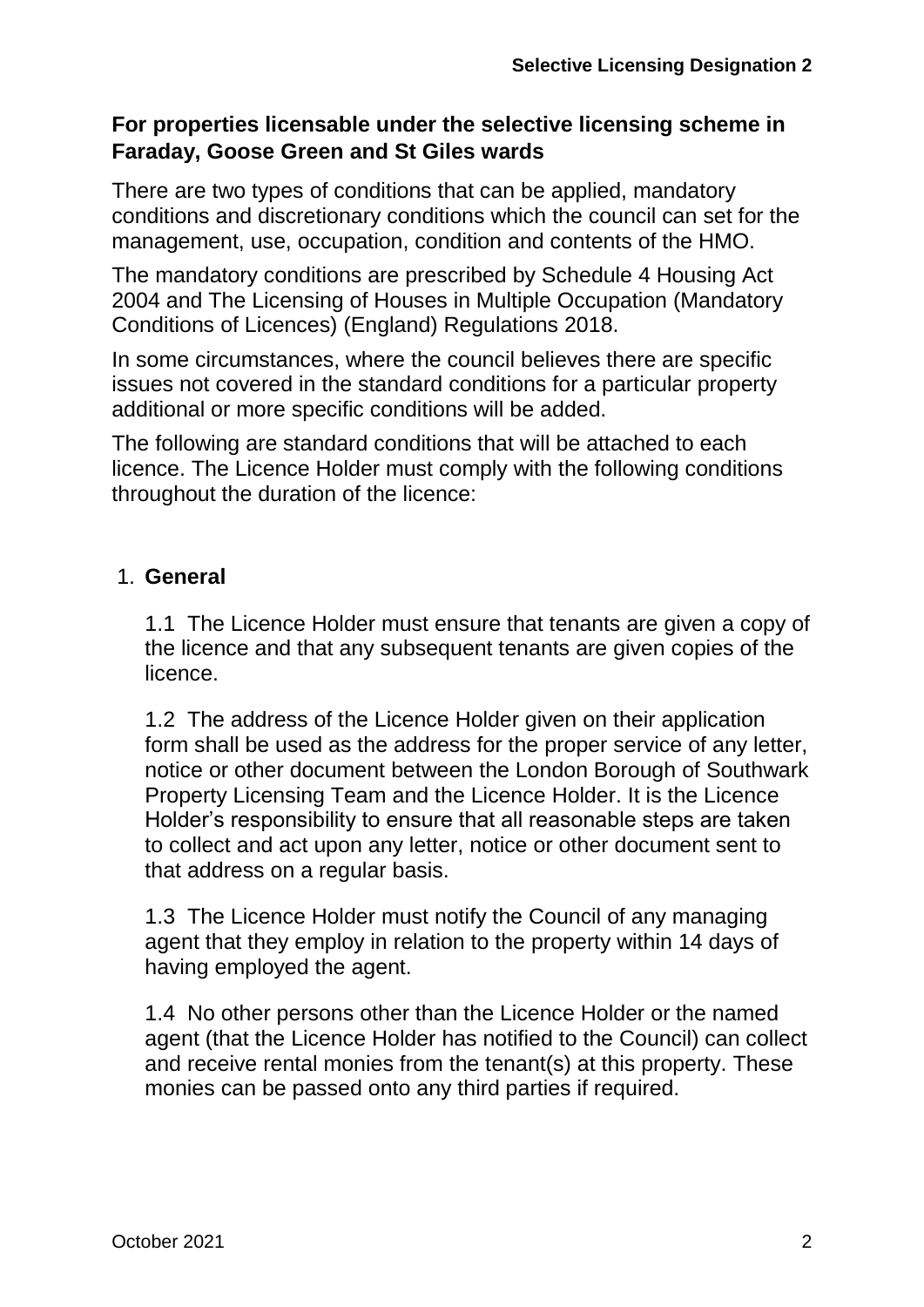1.5 If the Licence Holder is not the manager of the property it is their responsibility to ensure that the manager complies with all the conditions of the licence.

1.6 Every habitable room in the property must have acceptable natural daylight and ventilation. An area of glazing which is equivalent to at least 10% of the internal floor space of each habitable room must be provided. An area of openable glazing (for ventilation) which is equivalent to at least 5% of the internal floor space of each habitable room must be provided.

1.7 Where the Licence Holder is in control of property with an [Energy Performance Certificate \(EPC\) Rating of less than 'E'.](https://www.gov.uk/guidance/domestic-private-rented-property-minimum-energy-efficiency-standard-landlord-guidance) The Licence Holder shall within twelve months of the licence being issued carry out the works detailed on the EPC for the property to improve the energy efficiency to achieve an EPC rating of 'E' or above

#### OR

within three months of the licence being issued register a valid exemption on the national exemptions register -

#### **[Guidance](https://www.gov.uk/government/publications/private-rented-sector-minimum-energy-efficiency-standard-exemptions)**

#### **[Register](https://prsregister.beis.gov.uk/NdsBeisUi/used-service-before)**

Where there is a lack of compliance, enforcement will be under the The Energy Efficiency (Private Rented Property) (England and Wales) Regulations 2015 and The Energy Efficiency (Private Rented Property) (England and Wales) (Amendment) Regulations 2019.

1. 8 Provide, in writing, to the tenants, the name, address and telephone number of the person managing the house.

1.9 The Licence Holder shall give a written declaration that they shall provide to each current and future occupant with the name, address and telephone number of the landlord's appointed local out of hours contact, who will respond to emergency situations outside normal business hours, and be able to attend or arrange for a contractor to attend the property to deal with any emergencies within 24 hours of notification. A copy of these details shall be forwarded to the Council on demand.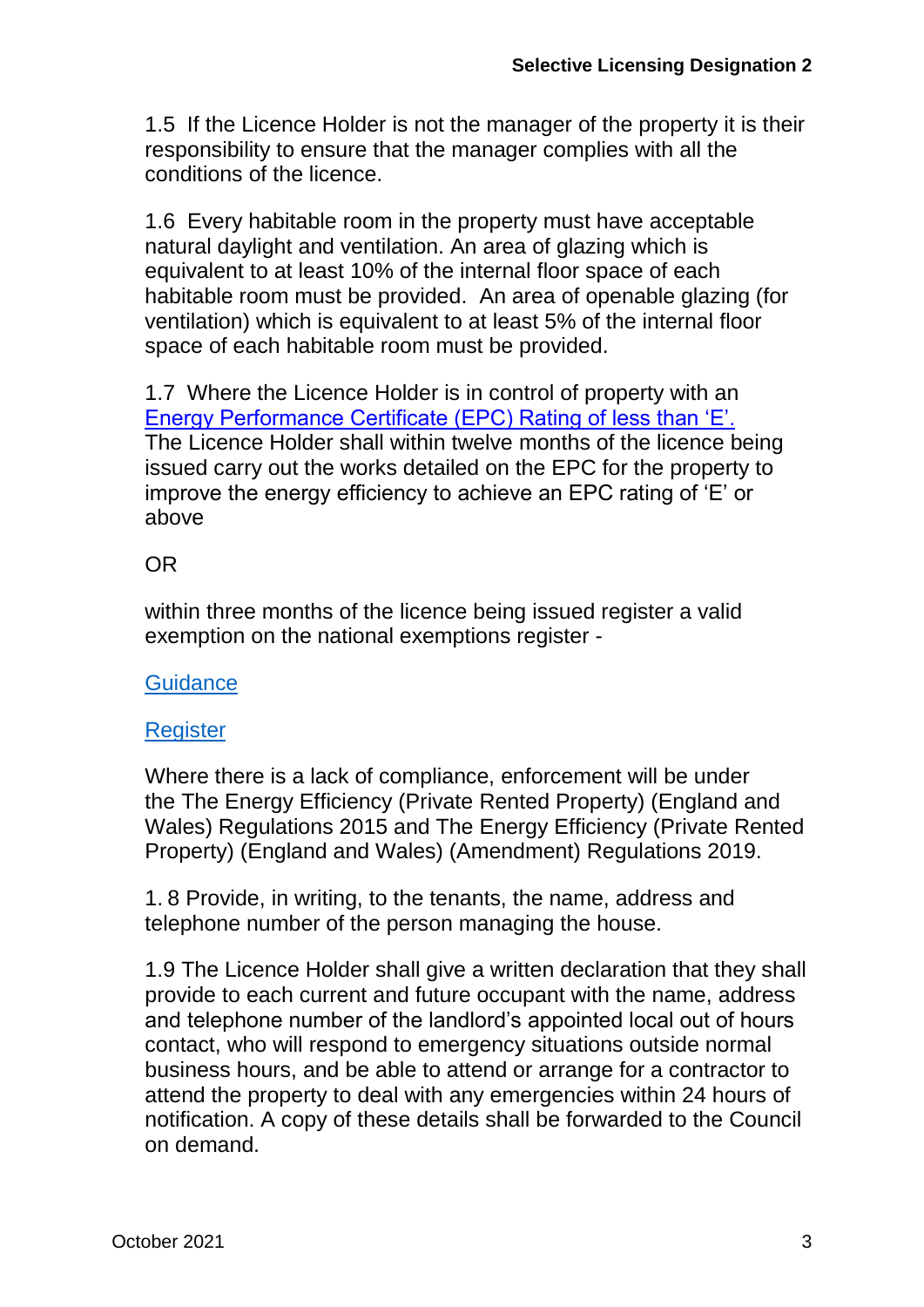1.10 The Licence Holder shall ensure that their tenants can access and obtain readings of the utility meters (gas, electricity and water, as applicable) for the house at reasonable times (no less than the delivery frequency of the utility bills) during the course of the tenancy and a final reading at the termination of the tenancy.

1. 11 The Licence Holder shall not unreasonably cause the supply of water, gas (where provided) and electricity to house to be interrupted, where these supplies is under their control.

# **2. Gas Safety**

2.1 If gas is supplied to the property, a valid Gas Safe gas safety certificate must be available, on request, at any time. The gas safety certificate must relate to the whole gas installation and include all gas appliances. It must demonstrate that all appliances have been serviced and safety checked within the previous twelve months. Any defects noted on the certificate must be promptly rectified.

2.2 The Licence Holder is required to ensure that any carbon monoxide detector that is installed is kept in working order. The Licence Holder must supply to the authority, on demand, a declaration by them as to the condition and positioning of such alarms.

# **3. Electrical Safety**

3.1 The Licence Holder shall ensure that every electrical installation in the house is in proper working order and safe for continued use. The Licence Holder shall supply the London Borough of Southwark, within seven days of demand, a written declaration or appropriate certification as to the safety of the electrical installation(s) in the house. Only approved Electrical contractors are to be permitted to carry out inspections of electrical installations or remedial works. Any necessary remedial works identified by such contractors shall be undertaken within a reasonable time period. The Licence Holder must, within seven days of inspection, provide the London Borough of Southwark with a copy of such inspection reports. The Licence Holder shall inform the London Borough of Southwark upon completion of such works.

3.2 A valid Portable Appliance Testing (PAT) record must be available, on request, at any time, for all electrical appliances provided in the property by the licence holder. PAT tests should be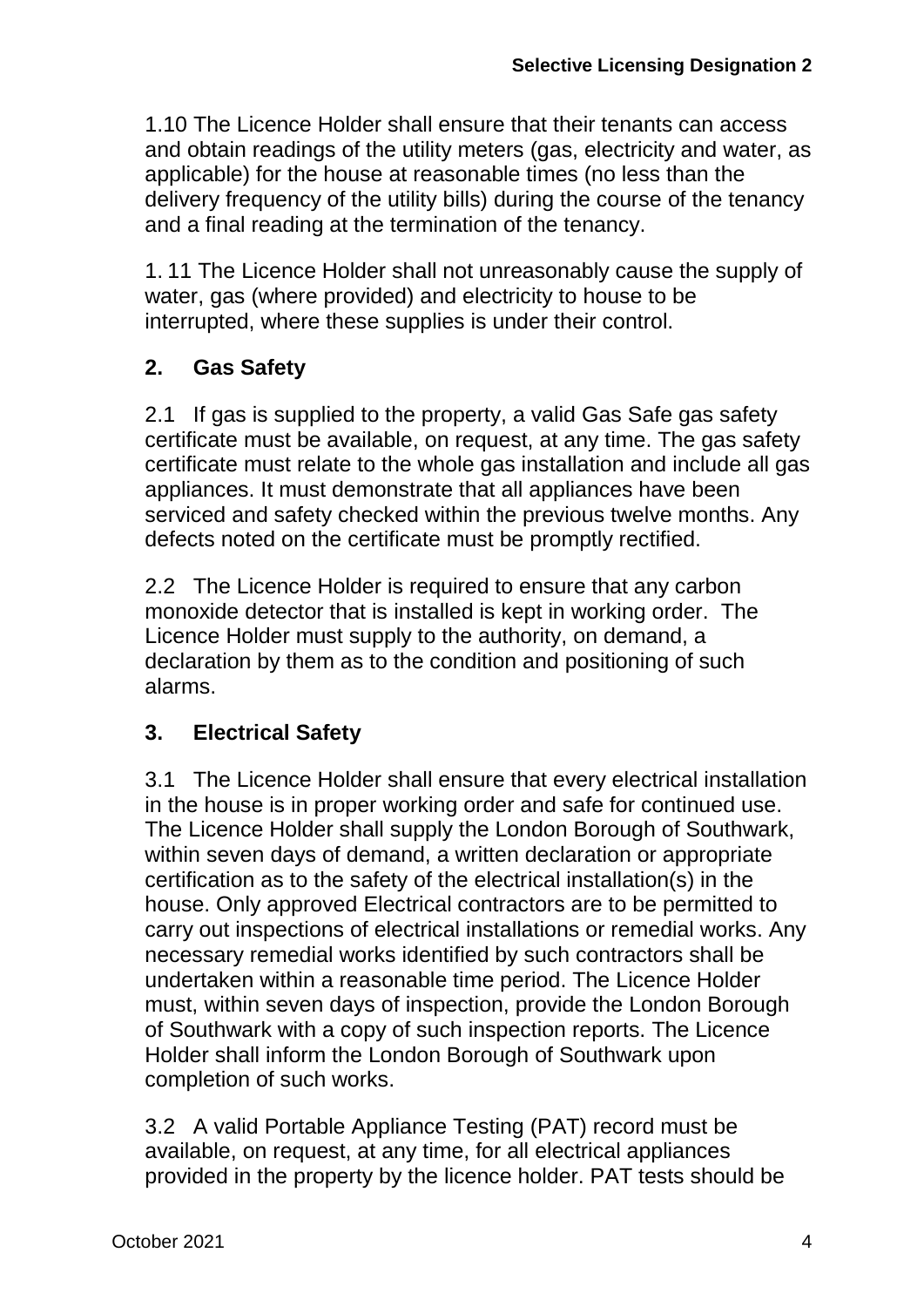carried out by a competent person every twelve months, or as often as recommended for the type of appliance with records kept for at least five years. Any necessary maintenance or repair work must be undertaken by a competent electrical engineer in accordance with Part P of the Building Regulations.

# **4. Furniture**

4.1 The Licence Holder is required to keep furniture made available by them in the house in a safe condition and must supply the authority, on demand, with a declaration by them as to the safety of such furniture*.* All upholstered furniture and mattresses supplied by the licence holder shall comply with the requirements of The Furniture and Furnishings (Fire) (Safety) Regulations 1988 and bear the permanent labelling required by the regulations. For guidance see [Business Companion.](http://www.businesscompanion.info/en/quick-guides/product-safety/goods-in-rented-accommodation)

## **5. Fire Precautions**

5.1 The Licence Holder is required to ensure that smoke alarms are installed in the property and are kept in proper working order. The Licence Holder must supply to the authority, on demand, a declaration by them as to the condition and positioning of such alarms.

## **6. Tenancy Matters**

6.1 The Licence Holder shall supply the occupiers of the property with a written statement of the terms on which they occupy the property , details of the arrangements in place to deal with repair issues and emergency issues and a copy of this licence and its conditions. Copies of the written statement of terms must be provided to the Council within 7 days upon demand.

6.2 The Licence Holder shall ensure that only they or the named agent (that the Licence Holder has notified to the Council) create new tenancies or licences to occupy this property whilst this licence is in force. Copies of any new written terms of tenancies or licences must be provided to the Council within 28 days upon demand.

6.3 The Licence Holder shall not knowingly cause or permit any person who has previously applied for a property licence in respect of the property and has either: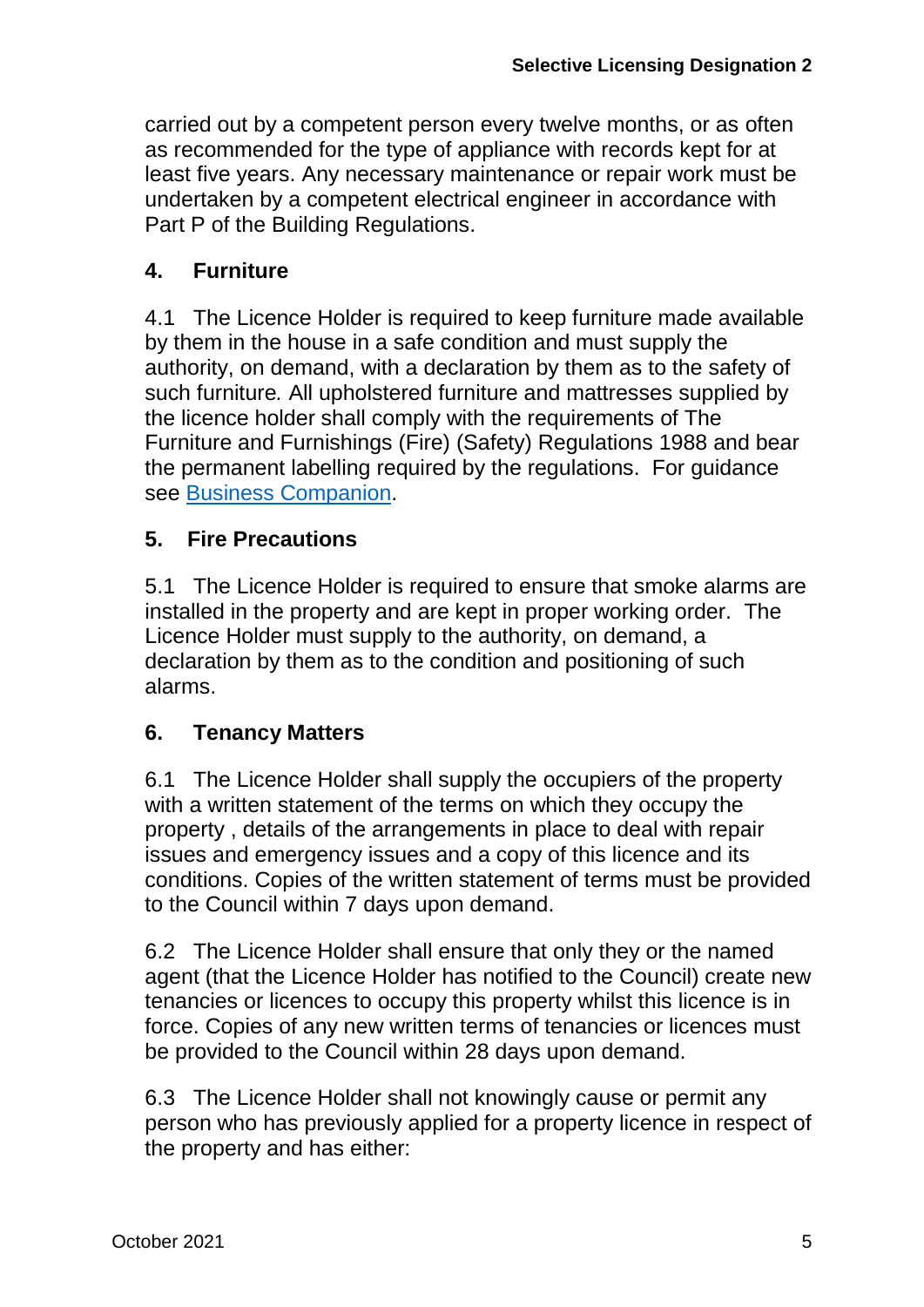(a) been found not to be a Fit and Proper person, or

(b) been made subject to a Banning Order under the Housing and Planning Act 2016

to have control or management of the property, or to carry out or arrange any repair, improvement or other building works at the property.

6.4 The Licence Holder shall obtain references from persons who wish to occupy the property, or a part of the property, before entering into any tenancy or licence or other agreement with them to occupy the property. No new occupiers shall be allowed to occupy the property if they are unable to provide suitable references.

(References should be as a minimum, checks to ensure the tenants identity, whether they have the right to rent a property [\[more details](https://www.gov.uk/check-tenant-right-to-rent-documents/who-to-check)  [here\]](https://www.gov.uk/check-tenant-right-to-rent-documents/who-to-check), their ability to pay rent and their past tenant history.) The Licence Holder must retain all references obtained for occupiers for the duration of this licence and provide copies to the Council within 28 days on demand.

6.5 The Licence Holder shall carry out adequate checks and obtain satisfactory proof that occupiers belong to a single household. Evidence of this must be retained for the duration of licence. This evidence must be provided to the Council within 28 days on demand.

6.6 Where the standard local authority waste collection schemes do not suffice, the Licence Holder must arrange for private collections of waste from the property.

6.7 The Licence Holder must ensure that any deposit taken under an assured shorthold tenancy is protected by placing it in an authorised tenancy deposit scheme. The tenant must be given the prescribed information about the scheme. The Licence Holder must ensure compliance with the requirements of the scheme and the operation of Part 6 in Chapter 4, Housing Act 2004 within the statutory time limit (currently 30 days). A copy of the prescribed information given must be provided to the Authority within 28 days on demand

#### **7. Fit and Proper Person**

7.1 If the Licence Holder becomes aware that they or any other person involved in the management of the property have received a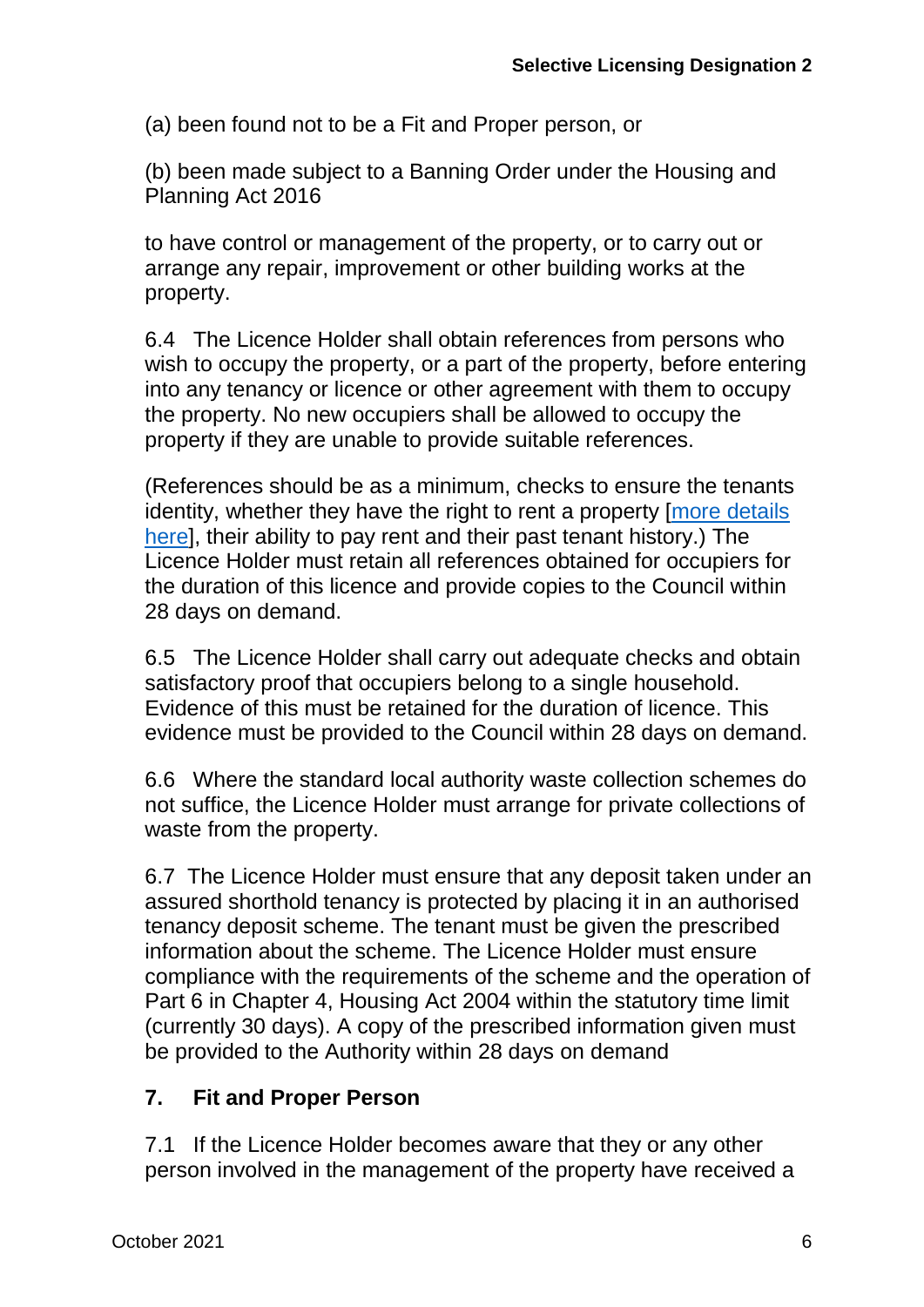conviction, caution, informal warning or reprimand in respect of any offence as detailed in the Licence application form, they must notify the Council in writing within 14 days of the information coming to their attention.

# **8. Changes in the use and layout of the Property**

8.1 No changes must be made to the use, layout or maximum occupancy level of the property without the Council's prior written consent.

## **9. Council Standards for Licensable Properties**

9.1 The maximum occupancy for this property is **one household OR two people in two households***.*

9.2 The terms of these conditions are unique to this property and cannot be applied to any other property.

9.3 For the purposes of this licence, any occupier is regarded as one person, regardless of age.

## **10. Access to Utility Meters**

10.1 The licence holder shall ensure that their tenants can access and obtain readings of the utility meters (gas, electricity and water, as applicable) for the house at reasonable times (no less than the delivery frequency of the utility bills) during the course of the tenancy and a final reading at the termination of the tenancy. Furthermore, the licence holder shall supply to the tenant a written document describing the location of the utility meters (gas, electricity and water, as applicable) and the access arrangements for the meters.

## **11. Carbon Monoxide**

- 11.1Ensure that a carbon monoxide alarm is installed in any room in the house that contains a gas appliance (includes boilers).
- 11.2The Licence Holder must ensure that the carbon monoxide alarms are kept in proper working order (this can be a check of the battery and operation of the alarm). A declaration as to the proper working order of such alarms must be supplied to the London Borough of Southwark on demand.

## **12. Property Management and Safety**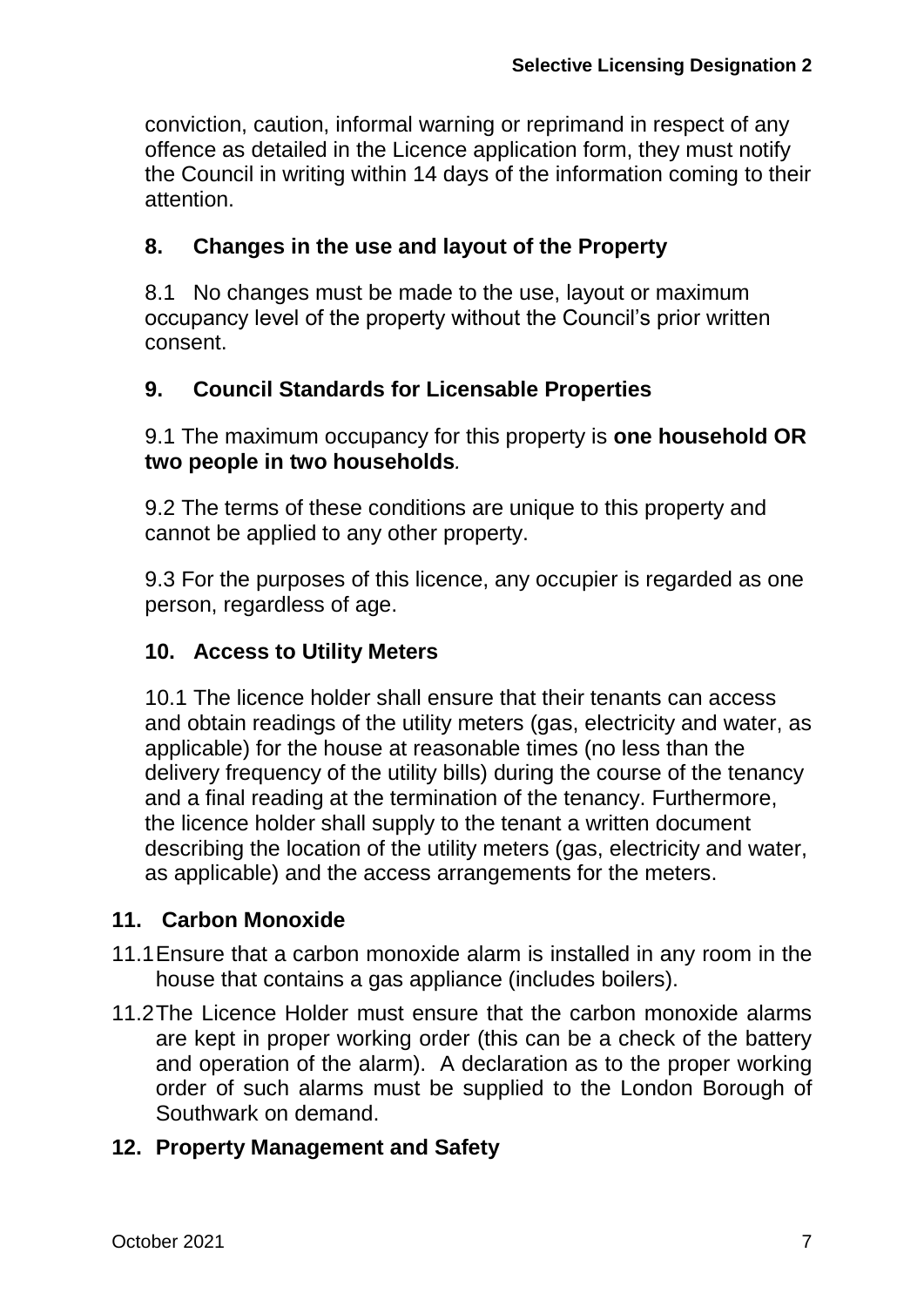12.1The Licence Holder must ensure that prompt action is taken to investigate and effectively address complaints about disrepair or pest infestation at the house. The Licence Holder must ensure, in particular, that a written response is made to any such complaint within 21 days of receipt, stating the action that has been or will be taken.

Copies of any such written complaint (including by email) and the response referred to in condition 17 must be provided to the Authority within 21 days on demand.

- 12.2The Licence Holder shall ensure that any repairs, improvement works or treatments at the house are carried out by competent person(s) who is employed directly by the Licence Holder or an agent/employee of the Licence Holder. Copies of receipts and/or invoices for any such works must be provided to the Authority within 21 days upon demand.
- 12.3The Licence Holder must ensure that regular checks are carried out to ensure that the common parts, gardens and yards are free from waste, which could provide harbourage for pests and/or is a nuisance and/or is detrimental to the local amenities.
- 12.4The Licence Holder must ensure that 6 monthly checks are carried out to ensure that the house is free from pest infestation. Where the Licence Holder becomes aware of a pest problem or infestation at the house they shall, within 7 days, take steps to ensure that a treatment program is carried out to eradicate the pest infestation. Records shall be kept of such treatment programs and copies of these must be provided to the Authority within 28 days on demand.
- 12.5The Licence Holder must ensure that all outhouses, garages and sheds are kept secure, are used for their intended purpose only. The Licence Holder must ensure that these structures are not used for human habitation.
- 12.6The Licence Holder must ensure that the exterior of the house is kept clean and tidy and that issues of routine maintenance affecting the exterior, such as broken windows, are addressed promptly.
- 12.7The Licence Holder shall ensure that inspections of the house are carried out at least every 6 months to identify any problems relating to the condition and management of the house. The Authority may increase the frequency of such inspections if it has good reason to be concerned about the condition or management of the house. The records of such inspections shall be kept for the duration of this licence. As a minimum requirement the records must contain a log